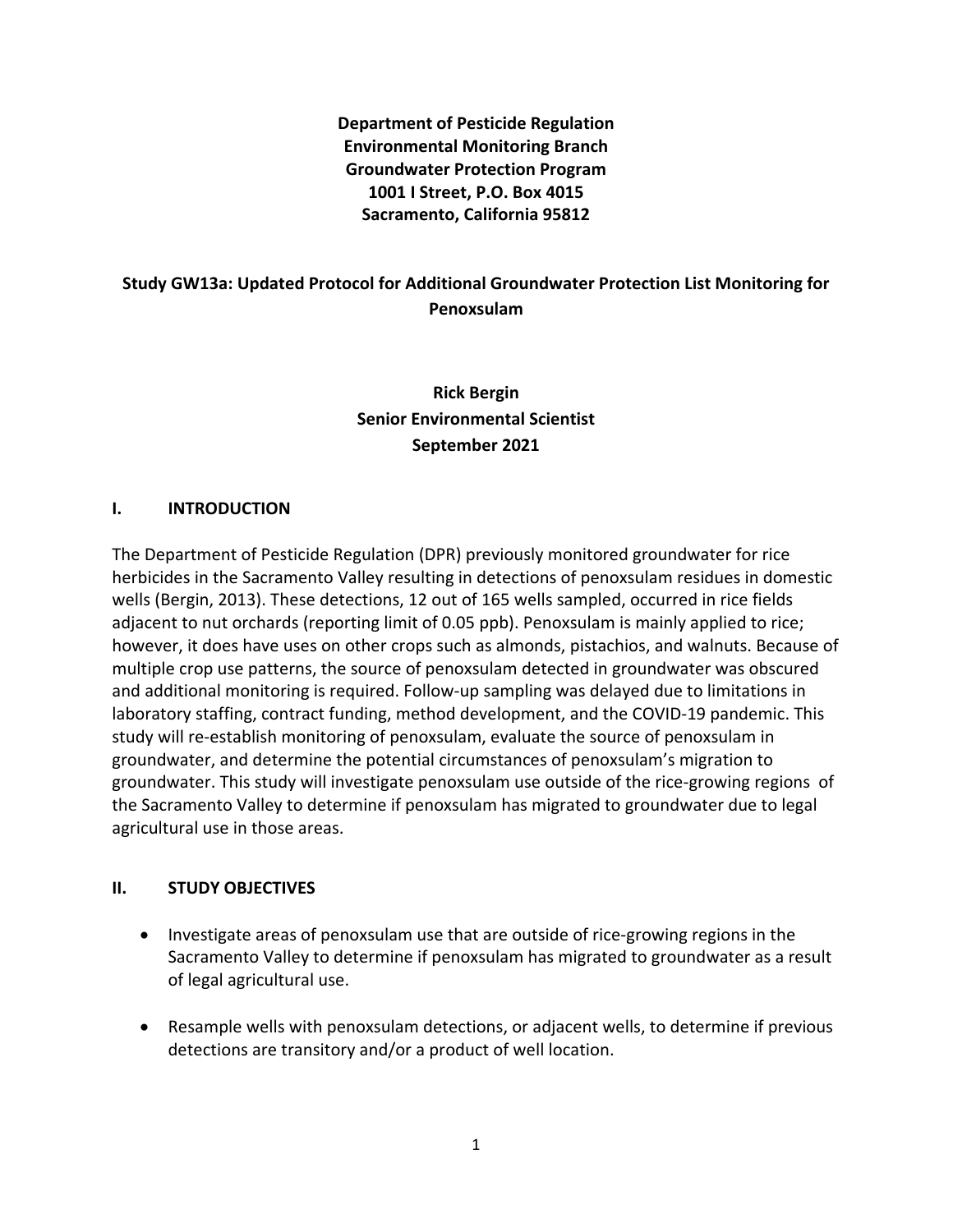• Analyze samples for pesticides previously found in California's groundwater and for pesticides that have the potential to migrate to groundwater but have not been detected.

#### **III. PERSONNEL**

Staff from DPR's Environmental Monitoring Branch, Groundwater Protection Program (GWPP) will conduct the well sampling for this study under the general direction of Environmental Program Manager, Joy Dias. Project Personnel will include:

| Project Leader:        | Rick Bergin                                                      |
|------------------------|------------------------------------------------------------------|
| Field Coordinator:     | Craig Nordmark                                                   |
| Lab Liaison:           | Vaneet Aggarwal                                                  |
| <b>Staff Chemists:</b> | California Department of Food and Agriculture (CDFA), Center for |
|                        | <b>Analytical Chemistry</b>                                      |

Please direct questions regarding this study to Rick Bergin at 916-883-0940 or by e-mail at [Rick.Bergin@cdpr.ca.gov.](mailto:Rick.Bergin@cdpr.ca.gov)

#### **IV. STUDY PLAN**

Groundwater monitoring will primarily focus on areas outside of the rice-growing region of the Sacramento Valley. Penoxsulam in the targeted areas is mainly applied to almonds, pistachios, walnuts, and rice growing outside the Sacramento Valley. The GWPP will prioritize sections with high penoxsulam use, shallow groundwater depths, and Ground Water Protection Area designations. In addition, follow-up sampling of previous penoxsulam detections in Sutter County will also be conducted. The following is a non-exhaustive list of the selected areas; reported use is cumulative from 2005 to 2019 (CDPR, 2021):

- 1. Arbuckle: This area is west of Highway 5, between Hahn Road and the Colusa/Yolo County line. There is no adjacent rice use. Penoxsulam is predominately used on almonds; several sections have penoxsulam use ranging from 10 to 20 pounds (lbs).
- 2. Escalon: This area consists of fifteen sections of penoxsulam use on rice at 20 to 40 lbs per section. These sections comprise one of the few rice-growing areas outside of the Sacramento Valley or Sacramento-San Joaquin River Delta. The targeted sections are located between Mariposa Road and Valley Home Road.
- 3. Orland/Hamilton City: This area consists of a dozen sections with use on almonds and walnuts at 20-50 lbs per section. Rice use begins several miles to the southeast towards the Sacramento River.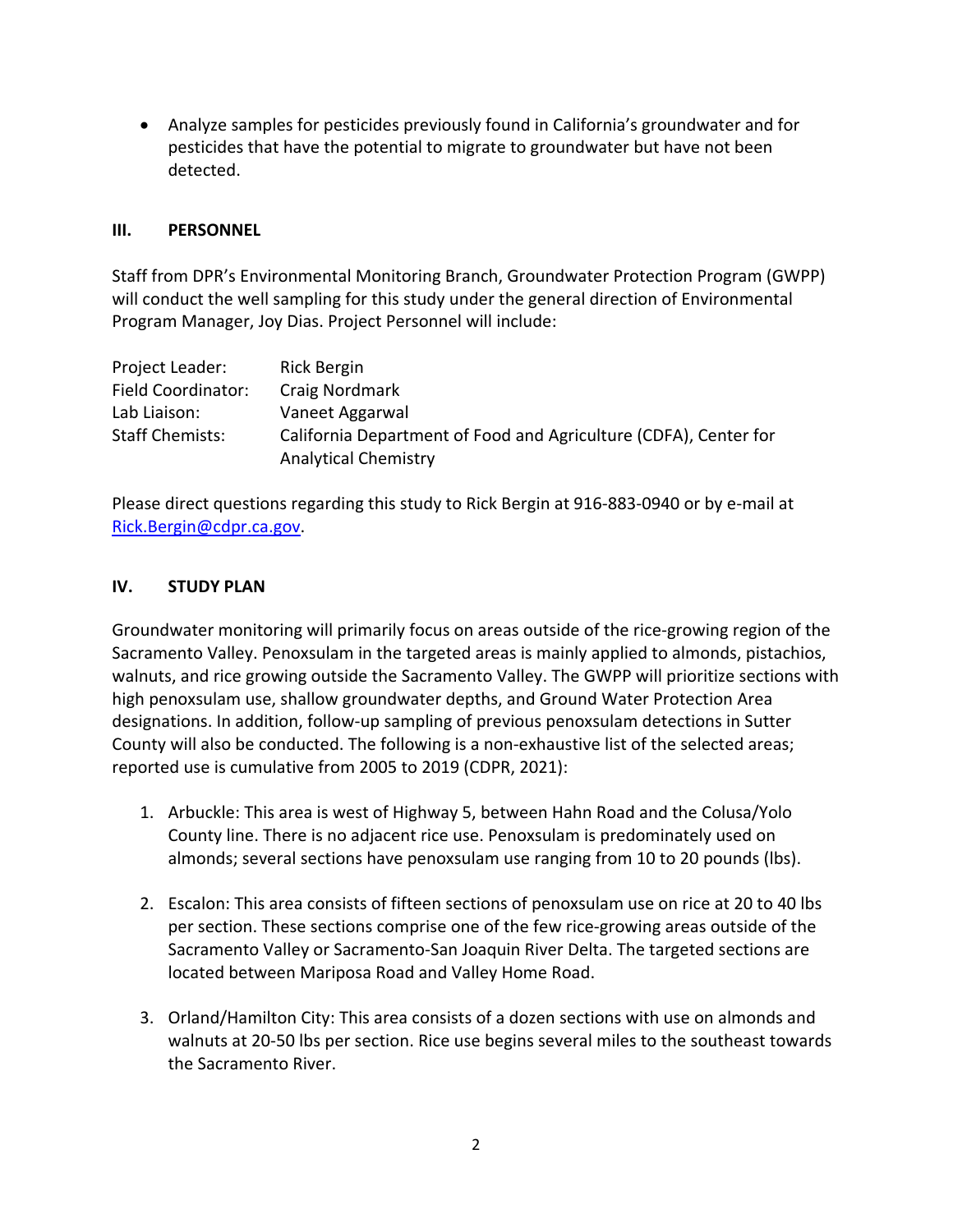- 4. Stockton/Linden: In this area, the dominate use of penoxsulam is on walnuts. Penoxsulam use in these sections total around 3-12 lbs per section.
- 5. Madera County: There are two main areas with penoxsulam use on almonds and pistachios varying between 20 and 45 lbs per section—2 miles north of Mendota and 3 miles east of Madera City.
- 6. Sutter County: This area is around the towns of Rio Oso, East Nicolaus, and Pleasant Grove. GWPP will resample wells with penoxsulam detections or adjacent wells if the original wells are not available.
- 7. Merced City/Chowchilla: This area consists of over a dozen sections with penoxsulam use on almonds that is greater than 25 lbs. These sections are located directly east of Highway 99 between Merced City and Chowchilla.

### **V. SAMPLING AND ANALYTICAL METHODS**

Wells will be selected in the designated areas following procedures described in SOP FSWA001.03 (Kocis, 2020). Domestic wells will be prioritized for sampling because they are typically accessible year round and tend to be shallower than irrigation or municipal wells. During collection of groundwater samples, all efforts will be taken to bypass pressure tanks, hoses, and filters to sample water directly from the aquifer as outlined in FSWA001.03 (Kocis, 2020).

Chemical analysis will be performed by CDFA's Center for Analytical Chemistry. CDFA will analyze well samples using the Rice Herbicide Screen analytical method EMON-SM-05-044 (CDFA, 2020b), the Triazine Screen analytical method EMON-SM-62.9 (CDFA, 2020a), and the Multi-Analyte Screen analytical method EMON-SM-05-032 (CDFA, 2021). The reporting limits for each of the analytes are listed below (Tables 1-4). SOP QAQC001.01 (Peoples, 2019) guidelines will be followed for analytical laboratory quality control and for collecting quality assurance samples in the field. DPR has determined that the analytical methods used for this study provide unequivocal identification of the chemicals (Aggarwal, 2020a; Aggarwal, 2020b; Aggarwal, 2021).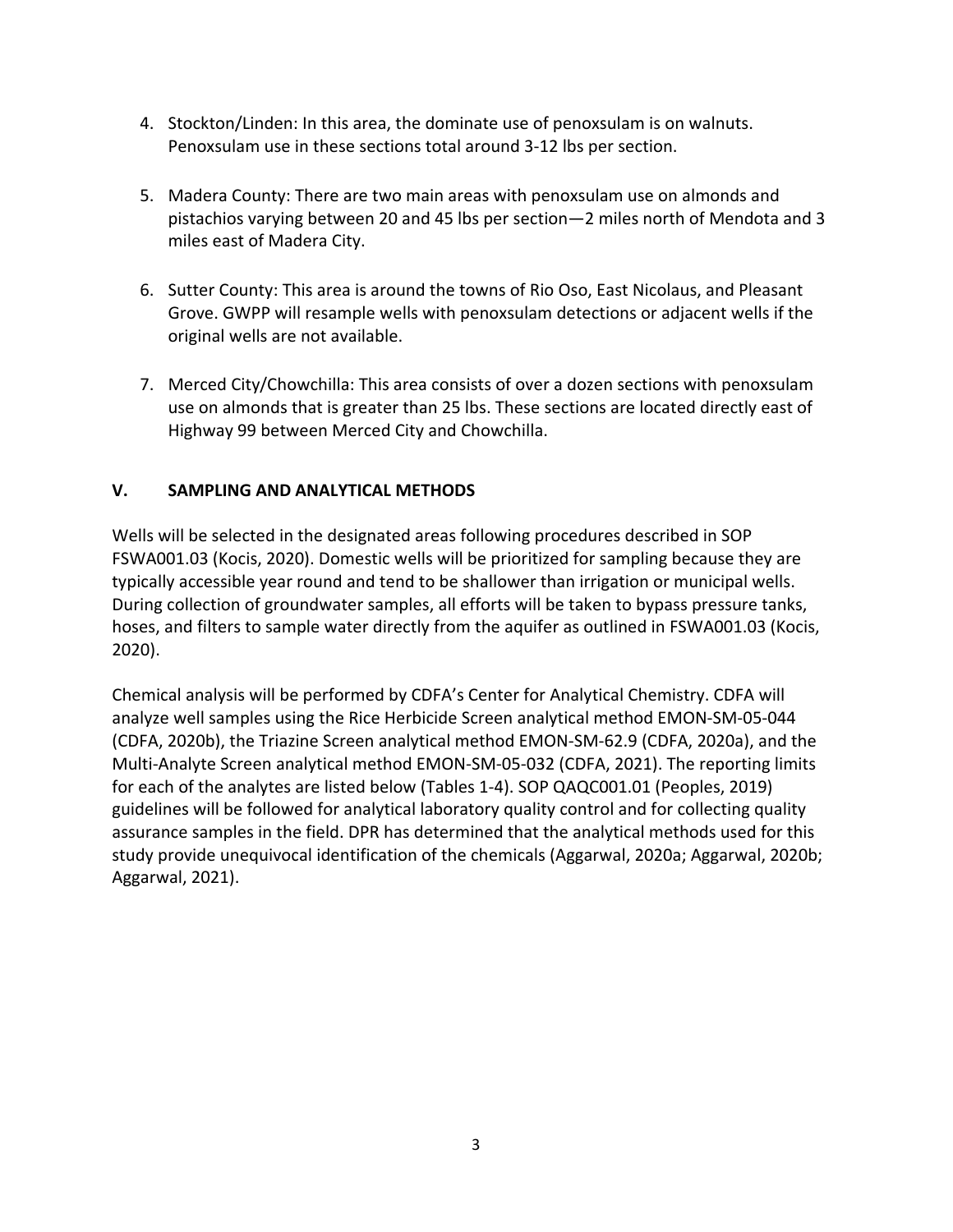| Analyte             | <b>MDL</b> | <b>RL</b> |
|---------------------|------------|-----------|
| Bensulfuron-methyl  | 0.02215    | 0.05      |
| Bispyribac sodium   | 0.02330    | 0.05      |
| Clomazone           | 0.02161    | 0.05      |
| Halosulfuron methyl | 0.02506    | 0.05      |
| <b>MCPA</b>         | 0.02325    | 0.05      |
| Molinate            | 0.02540    | 0.05      |
| Orthosulfamuron     | 0.01805    | 0.05      |
| Penoxsulam          | 0.02081    | 0.05      |
| Propanil            | 0.02327    | 0.05      |
| Propiconazole       | 0.02403    | 0.05      |
| Thiobencarb         | 0.03308    | 0.05      |
| Triclopyr           | 0.02639    | 0.05      |

**Table 1.** Rice Herbicide Screen method detection limits (MDL) and reporting limits (RL) in ppb.

**Table 2.** Triazine Screen method detection limits (MDL) and reporting limits (RL) in ppb.

| Analyte                                         | <b>MDL</b> | <b>RL</b> |
|-------------------------------------------------|------------|-----------|
| Deisopropyl-atrazine or Deethyl-simazine (ACET) | 0.00580    | 0.03      |
| Atrazine                                        | 0.00316    | 0.02      |
| <b>Bromacil</b>                                 | 0.00241    | 0.02      |
| Diaminochlorotriazine (DACT)                    | 0.00235    | 0.05      |
| Deethyl-atrazine (DEA)                          | 0.00226    | 0.02      |
| Diuron                                          | 0.00241    | 0.02      |
| Desmethyl-norflurazon (DSMN)                    | 0.00181    | 0.01      |
| Hexazinone                                      | 0.00197    | 0.01      |
| Metribuzin                                      | 0.00238    | 0.05      |
| Norflurazon                                     | 0.00252    | 0.02      |
| Prometon                                        | 0.00240    | 0.02      |
| Prometryn                                       | 0.00265    | 0.05      |
| Simazine                                        | 0.00286    | 0.02      |
| Tebuthiuron                                     | 0.00236    | 0.05      |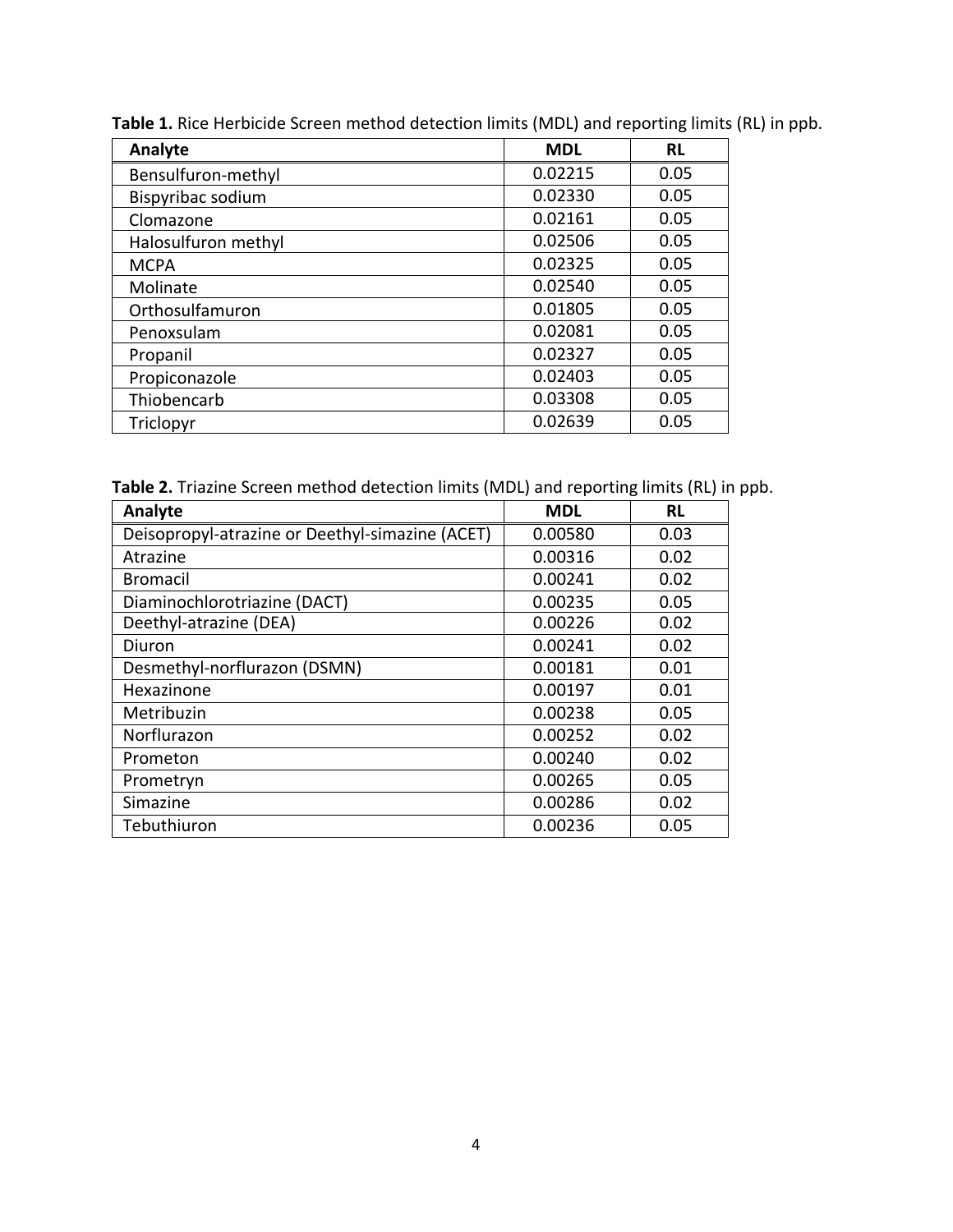| Analyte             | <b>MDL</b> | <b>RL</b> |
|---------------------|------------|-----------|
| Alachlor            | 0.00920    | 0.03      |
| Atrazine            | 0.00286    | 0.02      |
| Azinphos-methyl     | 0.01440    | 0.05      |
| Azoxystrobin        | 0.00584    | 0.02      |
| Bensulide           | 0.00571    | 0.02      |
| <b>Bromacil</b>     | 0.00393    | 0.02      |
| Carbaryl            | 0.00323    | 0.02      |
| Carbofuran          | 0.00393    | 0.02      |
| Chlorantraniliprole | 0.00345    | 0.02      |
| Cyprodinil          | 0.00427    | 0.02      |
| Diazinon            | 0.01050    | 0.03      |
| Dimethenamide       | 0.00490    | 0.02      |
| Dimethoate          | 0.00330    | 0.02      |
| Diuron              | 0.00484    | 0.02      |
| Ethofumesate        | 0.00845    | 0.03      |
| Fenamiphos          | 0.01070    | 0.03      |
| Fludioxonil         | 0.00892    | 0.03      |
| Flutriafol          | 0.00298    | 0.02      |
| Imidacloprid        | 0.00323    | 0.02      |
| Isoxaben            | 0.00493    | 0.02      |
| Linuron             | 0.00697    | 0.02      |
| Mefenoxam/metalaxyl | 0.00295    | 0.02      |
| Methiocarb          | 0.00710    | 0.02      |
| Metolachlor         | 0.01660    | 0.02      |
| Methomyl            | 0.00301    | 0.02      |
| Methoxyfenozide     | 0.00628    | 0.03      |
| Metribuzin          | 0.00414    | 0.02      |
| Napropamide         | 0.00462    | 0.02      |
| Norflurazon         | 0.00550    | 0.02      |
| Oryzalin            | 0.01140    | 0.05      |
| Prometon            | 0.00245    | 0.02      |
| Propiconazole       | 0.00424    | 0.02      |
| Pyraclostrobin      | 0.00210    | 0.02      |
| Simazine            | 0.00279    | 0.02      |
| Tebuthiuron         | 0.00524    | 0.02      |
| Thiamethoxam        | 0.00386    | 0.02      |
| Thiobencarb         | 0.00245    | 0.02      |
| Uniconazole         | 0.01370    | 0.05      |

**Table 3.** Multi-Analyte Screen (LCMS) method detection limits (MDL) and reporting limits (RL) in ppb.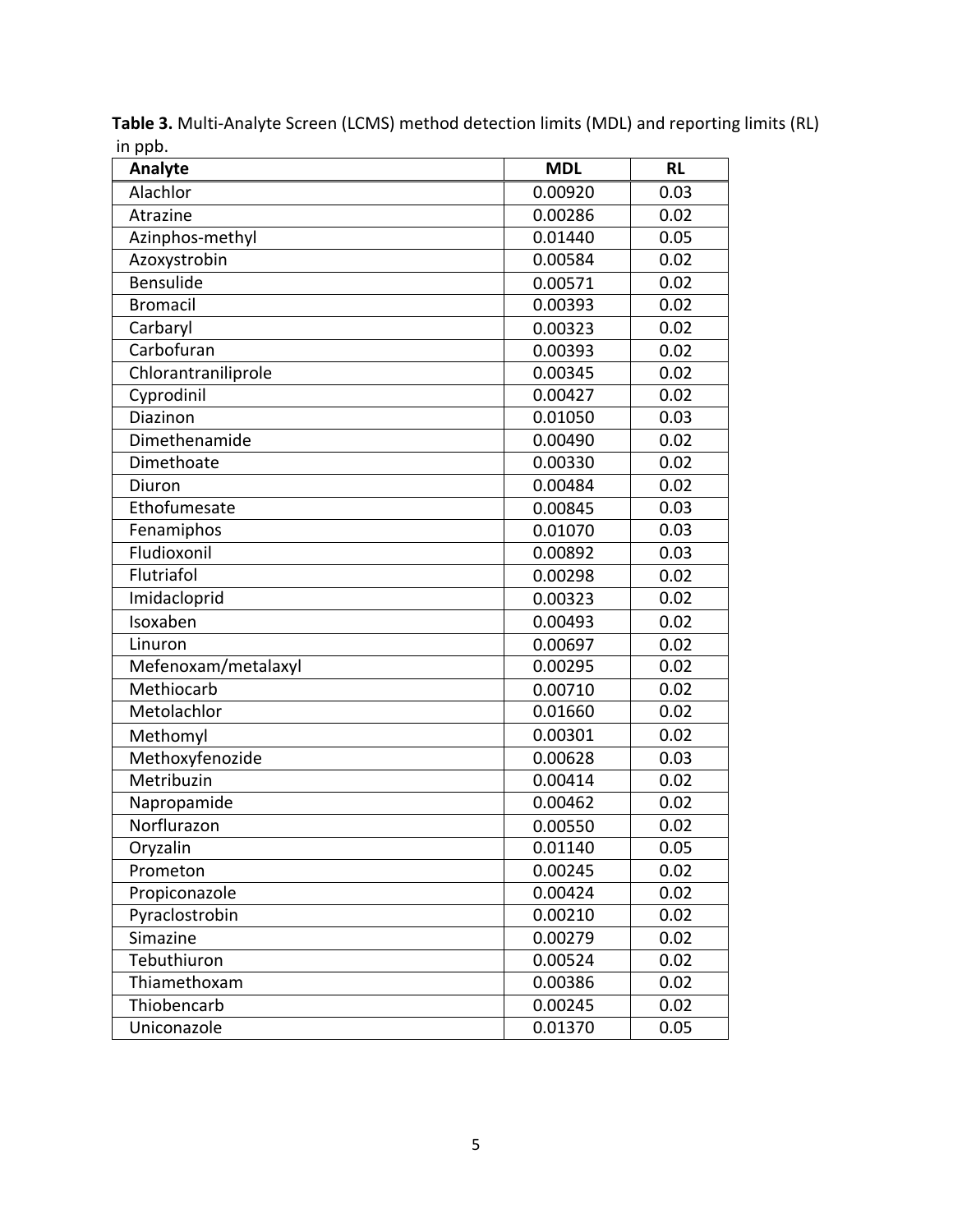| Analyte            | <b>MDL</b> | <b>RL</b> |
|--------------------|------------|-----------|
| Clomazone          | 0.00799    | 0.05      |
| Dichloran          | 0.01103    | 0.05      |
| Dichlobenil        | 0.00678    | 0.03      |
| Disulfoton         | 0.01040    | 0.05      |
| Ethoprophos        | 0.00506    | 0.03      |
| Fonofos            | 0.00616    | 0.03      |
| Malathion          | 0.00691    | 0.03      |
| Parathion ethyl    | 0.00646    | 0.03      |
| Parathion methyl   | 0.00655    | 0.03      |
| Phorate            | 0.00521    | 0.03      |
| Piperonyl butoxide | 0.00785    | 0.03      |
| Prometryn          | 0.00738    | 0.03      |
| Propanil           | 0.00836    | 0.05      |
| <b>Triallate</b>   | 0.00638    | 0.03      |

**Table 4.** Multi-Analyte Screen (GCMS) method detection limits (MDL) and reporting limits (RL) in ppb.

#### **VI. DATA ANALYSIS**

Data obtained from samples analyzed by CDFA will be used by GWPP to determine if pesticides are migrating to groundwater. These data will also be used to generate a study report detailing the results. Detections in the targeted and surrounding areas will be used to assess regional vulnerability to groundwater contamination. These results may trigger additional sampling, lead to expansion of Ground Water Protection Areas, or formal review of a detected pesticide as outlined in Food and Agricultural Code sections 13149-13151. Results from this study will be published to the Well Inventory Database during the annual update

#### **VII. TIMETABLE**

| October 2021 - January 2022: | Conduct sampling                                          |
|------------------------------|-----------------------------------------------------------|
| January 2022 – May 2022:     | Obtain and review analytical results from CDFA laboratory |
| December 2022:               | Complete study report                                     |

Communication

- Provide notice to the County Agricultural Commissioner, DPR Enforcement Branch Regional Office, and the local Farm Bureau two weeks prior to initiating monitoring in a county. Additional notice will be provided if there is a six-month lapse in monitoring within a county.
- Provide results to property owners within 30 days of receipt from the laboratory.
- Provide a summary of results to state and local agencies when sampling is concluded and results have been reviewed and approved by DPR.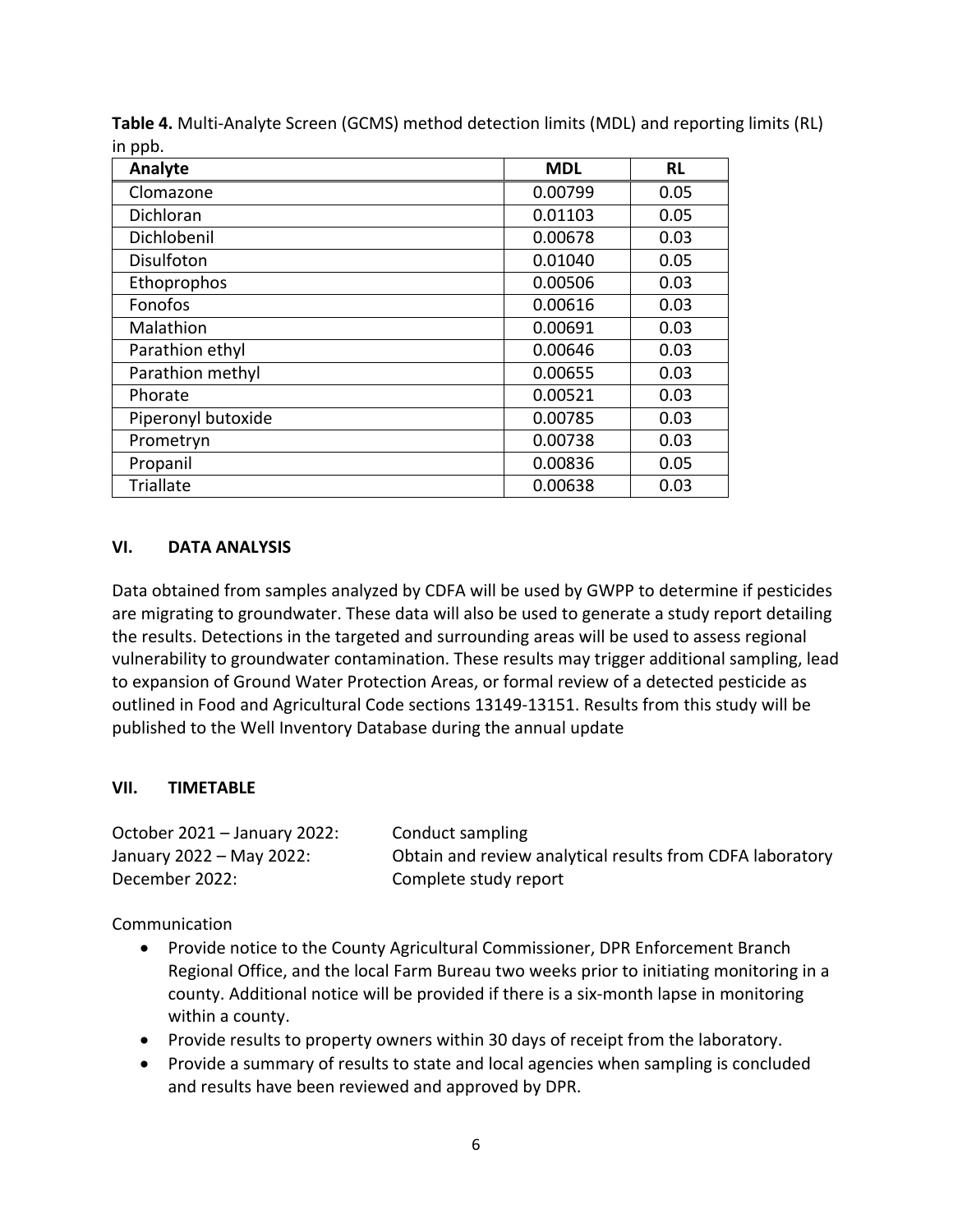#### **IX. REFERENCES**

Contact [GWPP@cdpr.ca.gov](mailto:GWPP@cdpr.ca.gov) for references not currently available on the web.

- Aggarwal, V. 2020a. The Qualification of Method EM 62.9 as Unequivocal According to Criteria in the Pesticide Contamination Prevention Act. Available at: [https://www.cdpr.ca.gov/docs/emon/pubs/anl\\_methds/method\\_em\\_62.9\\_unequivical\\_m](https://www.cdpr.ca.gov/docs/emon/pubs/anl_methds/method_em_62.9_unequivical_memo.pdf) [emo.pdf](https://www.cdpr.ca.gov/docs/emon/pubs/anl_methds/method_em_62.9_unequivical_memo.pdf) (verified September 3, 2021). California Department of Pesticide Regulation, Sacramento, California.
- Aggarwal, V. 2020b. The Qualification of Method EMON-SM-05-044 as Unequivocal According to Criteria in the Pesticide Contamination Prevention Act. Available at: [https://www.cdpr.ca.gov/docs/emon/pubs/anl\\_methds/emon-sm-](https://www.cdpr.ca.gov/docs/emon/pubs/anl_methds/emon-sm-05_44_unequivocal_memo.pdf)[05\\_44\\_unequivocal\\_memo.pdf](https://www.cdpr.ca.gov/docs/emon/pubs/anl_methds/emon-sm-05_44_unequivocal_memo.pdf) (verified September 3, 2021). California Department of Pesticide Regulation, Sacramento, California.
- Aggarwal, V. 2021. The Qualification of Method EMON-SM-05-032 as Unequivocal According to Criteria in the Pesticide Contamination Prevention Act. California Department of Pesticide Regulation, Sacramento, California.
- Bergin, R. 2013. Study GW13: Protocol for Ground Water Protection List Monitoring of Selected Rice Pesticides. California Department of Pesticide Regulation, Sacramento, California.
- CDFA. 2020a. EM 62.9, Revision 5. Determination of Atrazine, Bromacil, Diuron, Hexazinone, Metribuzin, Norflurazon, Prometon, Prometryn, Simazine, Deethyl Atrazine (DEA), Deisopropyl Atrazine (ACET), Diamino Chlorotraizine (DACT), Desmethyl Norflurazone, Tebuthiuron and the metabolites Tebuthiuron-104, Tebuthiuron-106, Tebuthiuron-107 and Tebuthiuron-108 in Well Water by MCX extraction and Liquid Chromatography-Triple Quadrupole Mass Spectrometry. Available at: [https://www.cdpr.ca.gov/docs/emon/pubs/anl\\_methds/method\\_em\\_62.9.pdf](https://www.cdpr.ca.gov/docs/emon/pubs/anl_methds/method_em_62.9.pdf) (verified September 3, 2021). California Department of Food and Agriculture, Sacramento, California.
- CDFA. 2020b. EMON-SM-05-044. Determination of Selected Rice Herbicides in Groundwater. Available at: [https://www.cdpr.ca.gov/docs/emon/pubs/anl\\_methds/emon-sm-](https://www.cdpr.ca.gov/docs/emon/pubs/anl_methds/emon-sm-05_44_rice_herbicides_groundwater.pdf)[05\\_44\\_rice\\_herbicides\\_groundwater.pdf](https://www.cdpr.ca.gov/docs/emon/pubs/anl_methds/emon-sm-05_44_rice_herbicides_groundwater.pdf) (verified September 3, 2021). California Department of Food and Agriculture, Sacramento, California.
- CDFA. 2021. [Draft] EMON-SM-05-032, Revision 1. Determination of 53 pesticides in Groundwater by Gas Chromatography Tandem Mass Spectrometer (GC/MS/MS) and Liquid Chromatography Tandem Mass Spectrometer (LC/MS/MS). California Department of Food and Agriculture, Sacramento, California.